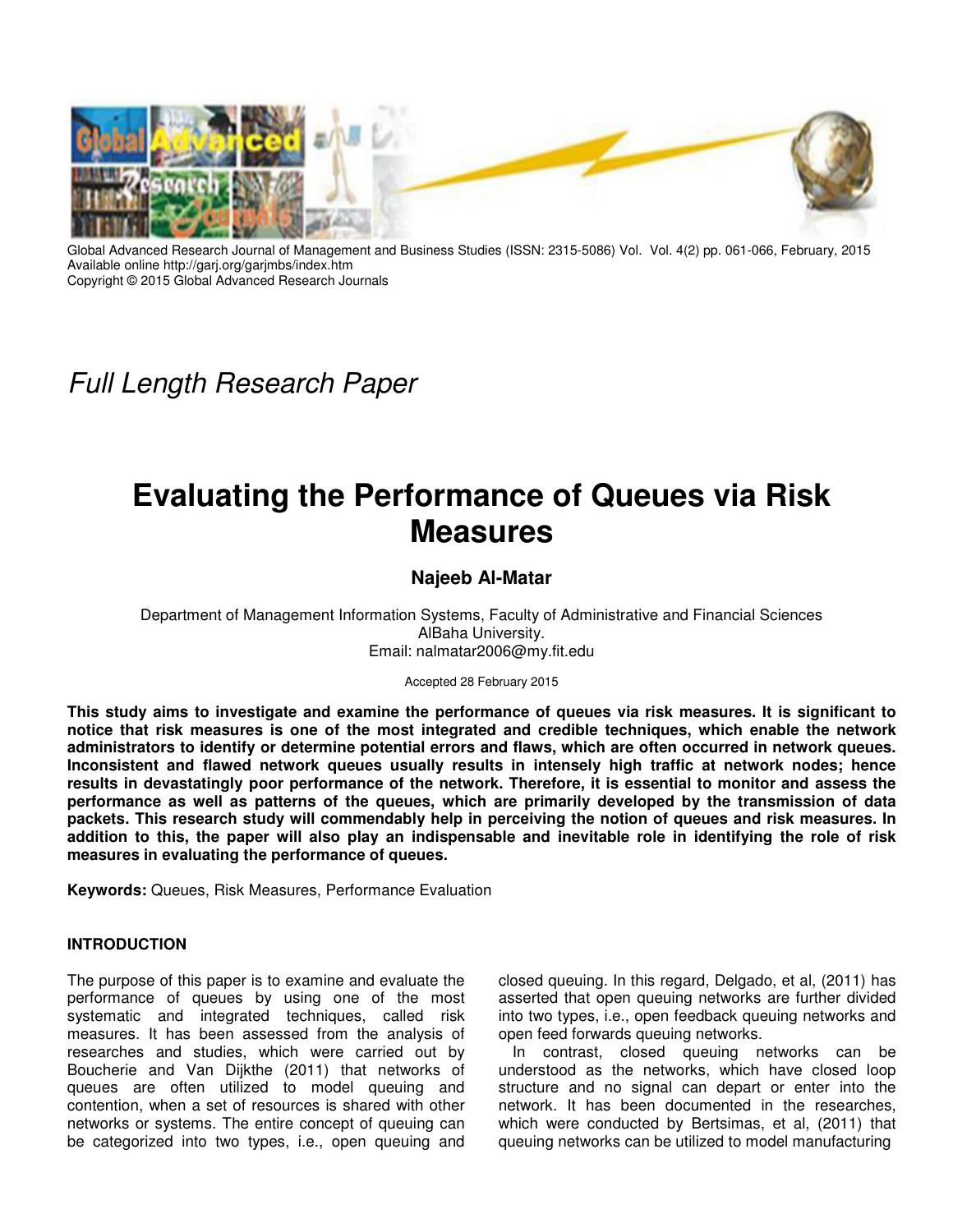systems, communication systems, as well as computer systems. Therefore, it is essential to recognize the performance of queues (Guo, et al, 2011). In this account, Shah and Shin (2012) have proposed an idea that the technique of risk measures may play an inevitable role. The proceeding paper will help in examining the role of risk measures in evaluating the performance of queues.

#### **Aim and Objectives of the Research**

This study aims to inspect the performance of queues by using the technique of risk measures. The proceeding section incorporates different objectives, which will help in attaining the aim of this research. The objectives of the research are:

- To understand the core concept of queues;
- To examine the notion of risk measures;

To inspect the role of risk measures in evaluating the performance of queues.

#### **Scope of the Research**

In accordance with the views and perceptions of Shah and Shin (2012) queuing is one most essential concepts of networking, which deals with the set of different packets of data, which are collectively waiting to be broadcasted by a network device. Boucherie and Van Dijkthe (2011) have supported this idea by claiming that queues are primarily comprised of large number of data packets. It has also been observed that these packets of data are bound to be routed or transmitted over the network. It is due to the fact that these packets of data are aligned in a sequential manner with varying trailer and header and are taken out of the queue for transmission (Bertsimas, et al, 2011). This transmission is usually carried out by a network device by using different algorithms of packet data processing. These algorithms may include LIFO (last in last out), FIFO (first in first out), etc. It has been assessed from the researches of Scaglione, et al, (2012) that network queues usually work in the same manner, which is being used in supermarkets or banks, where the consumers are treated or facilitated as per their arrival time.

In this account, Bertsimas, et al, (2011) has contended that the network administrators are responsible to review and monitor the performance of the queues, in order to eliminate potential risks and vulnerabilities, which are often occurred in networks. Delgado, et al, (2011) has supported this idea by declaring that malfunctioning of networks is usually caused due to inappropriate and discontinuous patterns of queues. Profound assessment

of researches, which were presented by Wen and Zhuhave (2014), revealed the fact that the technique of risk measures enables the network administrators to monitor and examine the performance of queues. The technique of risk measure is used to recognize or identify the probability of different risks, which are associated with the performance of the queues (Guo, et al, 2011). Thereby, it can be stated that risk measures is one of the most appropriate approaches, which may help in evaluating potential risks and pitfalls in the operations and performance of the queues (Boucherie and Van Dijkthe, 2011).

#### **METHODOLOGY OF THE RESEARCH**

This research study has adopted secondary qualitative research method, in order to accumulate ample amount of pertinent and relevant information, about the given topic of research. It is significant to notice that the chosen method of research has played a commendable role in the accomplishment and attainment of research objectives. While conducting this research study, various online libraries, as well as private and public libraries have been accessed, in order to have credible and authentic information. Some of the most prominent online libraries, which have been accessed during this research, include EBSCO Host, Jstor, IEEE, ACM digital, and Phoenix. All of these resources are found to be highly persistent in providing high quality and pertinent information. It is due to the fact that all of these online resources possess up-to-date, trustworthy, and credible information on the given topic of research. Apart from this, different other resources have also contributed in the successful accomplishment of this research study. In this regard, different text books, already published articles and researches, as well as analysis of different survey findings have also played a notice worthy role in the completion of this study.

#### **Literature Review**

#### **Queues – The Concept**

It has been inspected from the analysis of researches and studies, which were conducted by Gabrel, et al, (2013) that queues are referred as the waiting lines that usually established by adding elements to its end and contracts by eliminating elements from the front. The exact concept of queues can be understood as an approach, which is being used in the waiting lines of food counters, banks, and supermarkets, i.e., first come, first served (Boucherie and Van Dijkthe, 2011). In more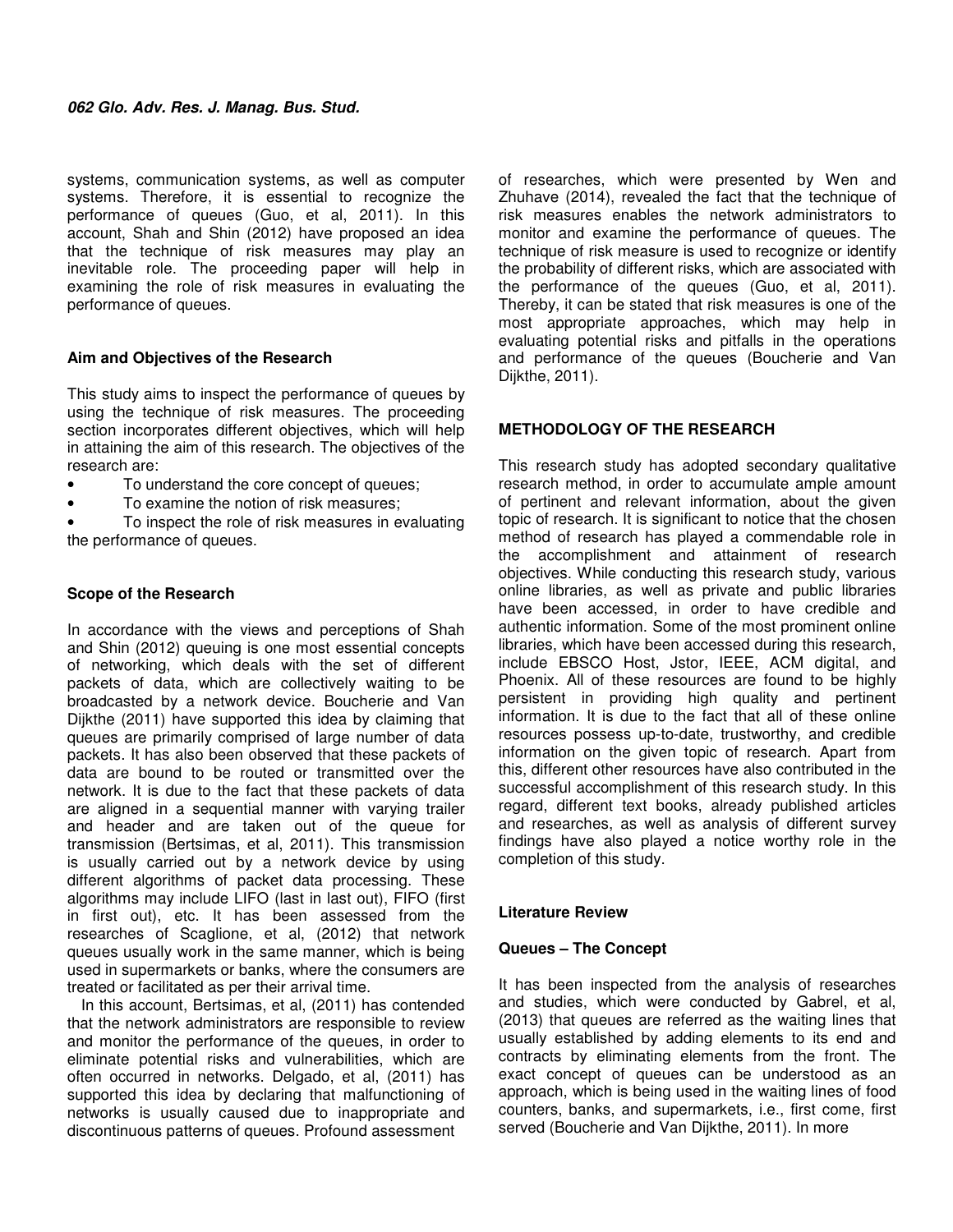technical terms, queues can be understood as the data structure, which is built on one of the most intelligent paradigm, which is, FIFO (first in first out) (Wen and Zhuhave, 2014). Diagrammatical representation of this phenomenon is presented as follows:

In accordance with the approaches, which were proposed by Scaglione, et al, (2012) that queues are one of those abstract and integrated data types in which the entities, within the collection of data packets, are kept in systematic order. In this regard, Bertsimas, et al, (2011) has presented a pertinent approach, according to which these packets of data are usually arranged in a rare terminal position, called enqueue. In contrast, these entities are usually removed from the front terminal position, which is commonly known as dequeue (Boucherie and Van Dijkthe, 2011). This entire cycle eventually makes a popular data structure, which is FIFO (first in first out). The notion of FIFO is presented in below mentioned diagram.hjk

In accordance with the studies, which were accomplished by Huang and Senguptain (2012) FIFO data paradigm, the most initial element of the queue is removed on preliminary or initial basis. This succession is similar to the requirement that the initial element (packet of data) has to be removed, before the addition of new element in the queue. In addition to this, it has also been recognized that the first element, which is going to be added in the queue, will have to be removed from the queue, initially (Boucherie and Van Dijkthe, 2011). It is one of the most appreciable and notice-worthy aspects of the queuing concept that it has widely been utilized in different areas of research. Some of the most prominent areas of its application include operations and more specifically computer science (Wen and Zhuhave, 2014). One of the major reasons behind adopting this technique in all of these areas is its capability to process and hold different types of events, objects, data, etc.

It has been affirmed by Gabrel, et al, (2013) that queues are also capable to perform or carry out the functions of a buffer. In accordance with the views of Boucherie and Van Dijkthe (2011), the concept of queues is famous in such programs of the computer, where they are implemented as data structures. These data structures are usually coupled with different programming routines, specifically access routines, as an object oriented languages or abstract data structure as classes (Guo, et al, 2011). Some of the most common implementations may include linked lists and circular buffers (Wen and Zhuhave, 2014). It has been assessed that the performance of the queues can be easily compared by below mentioned chart.

It has been contended by Bertsimas, et al, (2011) that queuing networks are found to be both unstable and

stable in nature, in terms of their performance and functionality. In this account, Scaglione, et al, (2012) has stated that stable queuing networks are the one, which possess finite, fixed, and predetermined performance measures. In contrast, unstable networks can be considered as the networks, which possess considerably large amount of data packets, when the time goes to infinity. Therefore, it is considered as the utmost responsibility of the IT personnel and network administrators to recognize and reevaluate the performance of the queues, by adopting suitable tools, model or paradigms (Boucherie and Van Dijkthe, 2011). The proceeding section incorporates the in-depth and profound analysis of the technique, i.e., risk measures, which plays an indispensable and inevitable role in evaluating and reviewing the performance of queues.

#### **Risk Measures – The Concept**

It has been established from the evaluation of researches, which were carried out by Huang and Senguptain (2012), that a risk measure is found to be the greatest and most plausible technique which helps in assessing the performance of the queuing networks or simply queues. It is due to the fact that the approach aims to highlight or draw the attention of the network administrators towards uncertain and improbable exit times of the data packets (Boucherie and Van Dijkthe, 2011). In accord with the studies, carried out by Gabrel, et al, (2013) the technique of risk measure can also be termed as the analysis of absolute deviation (from the mean or predefined frame of time).

It is significant to notice that the entire function or process of analyzing deviated timeframes eventually results in the identification of the linear programming issue, which has been occurred in the targeted network or model. An idea has been presented by Guo, et al, (2011), according to which the concept of risk measure can be termed as the worst possible of predetermined risks, when the set or collection of probability measures is more likely to occur.

Studies, which have been conducted by Bertsimas, et al, (2011) have revealed the fact that risk measures can be classified in accordance with different risk metric, which is supported by risk measures. Most prominent types of risk measure may include measures of delta and measures of duration. In order to support this approach, Delgado, et al, (2011) has proposed an idea that risk measures can never be characterized in accordance with the operations that are entailed or carried out by them. However, they can be only classified on the basis of risk metric. It has been explored from the evaluation of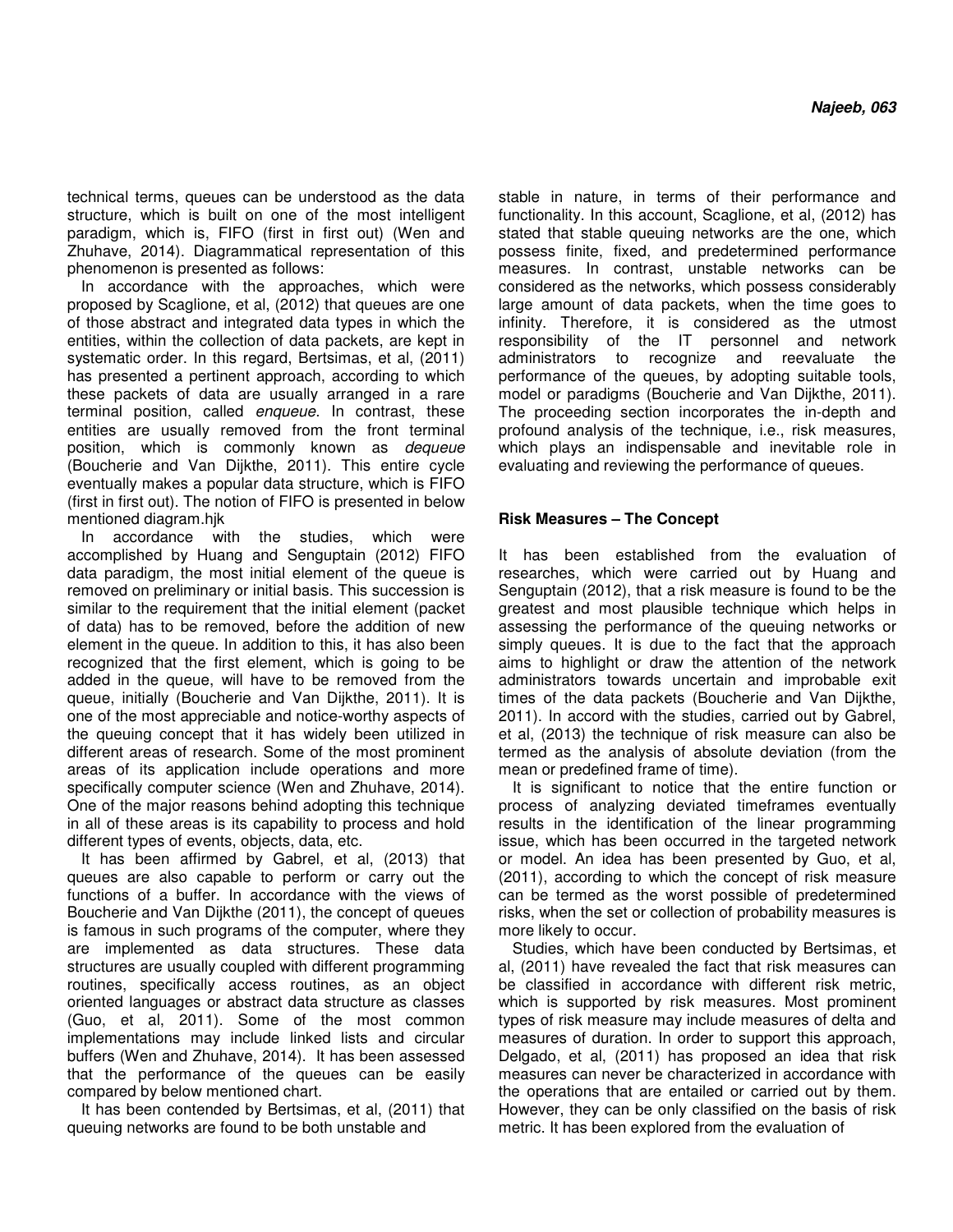

**Figure 1:** Queuing (Boucherie & Van Dijkthe, 2011)



**Figure 2:** FIFO (Bertsimas, et al, 2011)

researches, which were conducted by Huang and Senguptain (2012) that risk metrics are nothing more researches, which were conducted by Huang and<br>Senguptain (2012) that risk metrics are nothing more<br>than attribute<code>or</code> a characteristic of the<code>risk</code>,which is being considered.

#### **Role of Risk Measures in Evaluating the Performance he of Queues**

The preceding section has encapsulated the analysis of two most important notions, including queues and risk measures. The entire analysis has played an appreciable role in presenting an idea that queues possess undeniable importance in the field networking and telecommunication (Wen and Zhu, 2014). It is due to the

researches, which were conducted by Huang and<br>
Senguptain (2012) that risk metrics are nothing more the integrity as well as credibility of the network. It has<br>
than attribute or a characteristic of the risk, which is bein the integrity as well as credibility of the network. It has fact that inappropriate queues may devastatingly harm<br>the integrity as well as credibility of the network. It has<br>been established from the profound assessment of researches, which were conducted by Gabrel, et al, (2013) that because of having appreciable modeling power, queuing networks are widely being used in the areas of modeling communication systems, computer systems, and manufacturing systems. In order to ensure the functionality and operations of queues, in all of these areas, the researchers have discovered the technique of risk measures, which is one of the most adequate and appropriate techniques of verifying the appropriateness of the queues (Bertsimas, et al, 2011). (2013) that because of having appreciable modeling<br>power, queuing networks are widely being used in the<br>areas of modeling communication systems, computer<br>systems, and manufacturing systems. In order to ensure the functionality and operations of queues, in<br>areas, the researchers have discovered the te<br>risk measures, which is one of the most ade<br>appropriate techniques of verifying the appropr<br>the queues (Bertsimas, et al, 2011).

The notion of risk measures help in identifying the The notion of risk measures help in identifying the problematic and faulty patterns of the queues, which are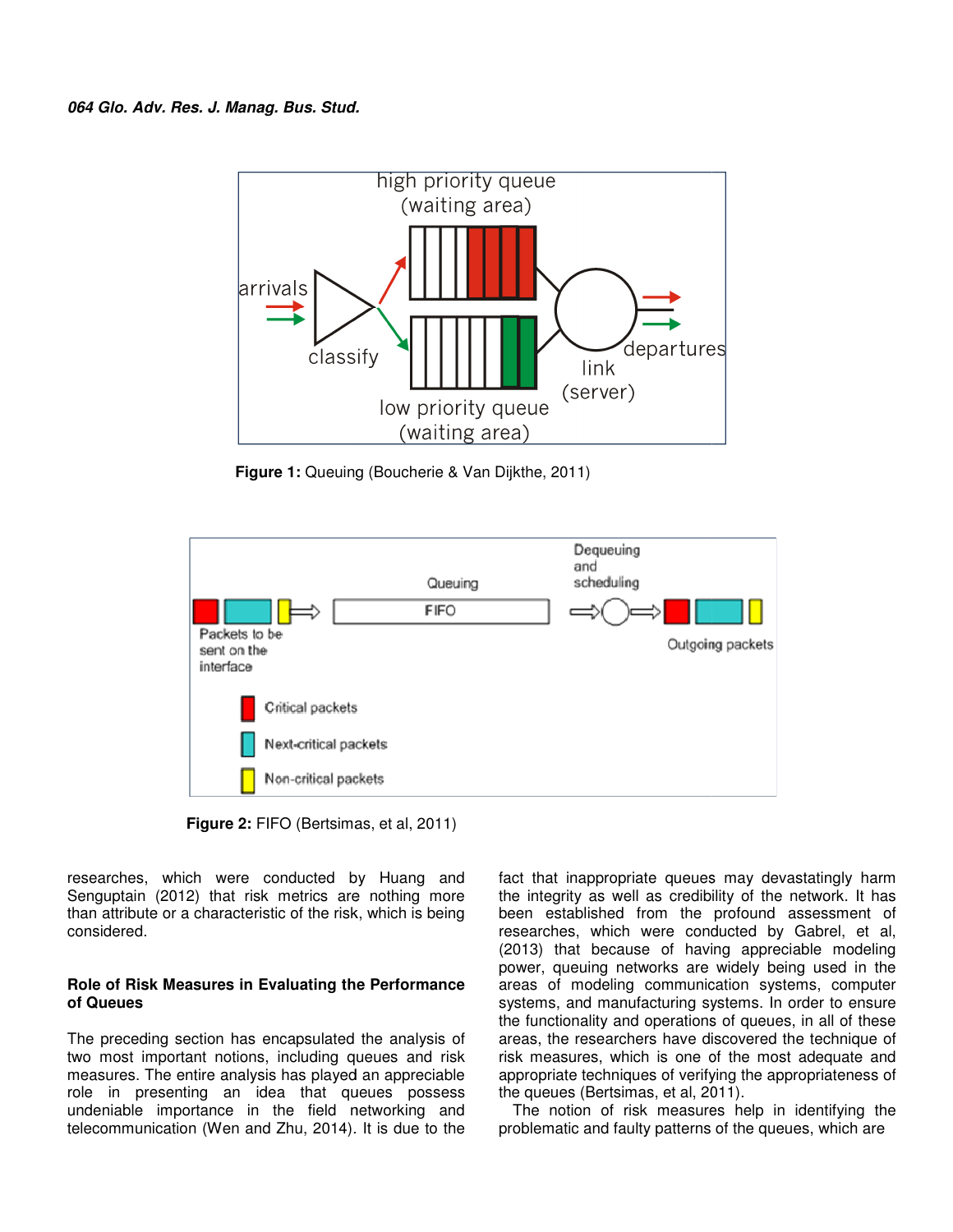|                       | Data Structure | Sorting       | <b>Bounds</b> | Nulls? |
|-----------------------|----------------|---------------|---------------|--------|
| <b>PriorityQueue</b>  | Priority heap  | Sorted        | Unbounded     | No     |
| ArrayDeque            | Array          | <b>FIFO</b>   | Unbounded     | No     |
| LinkedList            | Linked list    | <b>FIFO</b>   | Unbounded     | Yes    |
| ConcurrentLinkedQueue | Linked list    | <b>FIFO</b>   | Unbounded     | No     |
| ArrayBlockingQueue    | Array          | <b>FIFO</b>   | Bounded       | No     |
| PriorityBlockingQueue | Priority heap  | Sorted        | Unbounded     | No     |
| SynchronousQueue      | none!          | N/A           | 0             | No     |
| <b>DelayQueue</b>     | Priority heap  | Delayed order | Unbounded     | No     |
| LinkedBlockingQueue   | Linked list    | <b>FIFO</b>   | (Un)bounded   | No     |
| LinkedBlockingDeque   | Linked list    | <b>FIFO</b>   | (Un)bounded   | No     |

**Table 1.** Chart to Compare Queue Performance (Boucherie & Van Dijkthe, 2011)

often, takes place during the transmission of data packets from one network to another (Huang and Senguptain, 2012). It is due to the fact that risk measures evaluate and examine each and every parameter of the queue, including item population, discipline or pattern of dispatching (basically dispatching of data packets), as well as the size of the queue. Highly integrated framework of risk measures intensely evaluate all of these constraints of the queues, in order to recognize or determine the potential flaws and unusual patterns, which are often occurred in the queuing of data packets.

It has been contended by Boucherie and Van Dijkthe (2011) that the technique of risk measures also plays an appreciable role in examining various important variables, which are associated with the performance of queues. Most importantly, risk measures enable the administrators of the network to monitor and examine the arrival rate of the data packet (Wen and Zhu, 2014). This analysis plays a significant role in assessing whether or not the queuing operations are smooth and flawless (Huang and Senguptain, 2012). Apart from the arrival rate, service time can also be estimated by the help of risk measures technique. In addition to this, network administrators can also recognized the total number of items (data packets), which are waiting in the queue (White, 2012).

Unsuitable and prolong waiting time, identified by the technique of risk measures, usually presents an idea that queues are not operating adequately; hence needs special measures to fix the problem (Gabrel, et al, 2013).

It has also been observed that risk measures may also plays an undeniable role in estimating the total number of data packets or items, which are in the residence or in a queue. This feature ultimately assists in exploring and understanding the intensity of the traffic, which is usually occurred due to the transmission or broadcasting of data packets, over the network (White, 2012).

It has been documented in the researches of Bertsimas, et al, (2011) that the analysis of this traffic usually helps the network administrators to examine the required capacity of the network. In other words, this evaluation often helps the administrators of the network to recognize the number of servers, which are required for the smooth and faultless transmission of data packets (Guo, et al, 2011). Therefore, it can be asserted that the performance of the queues can be easily measured or estimated by the help of risk measures.

#### **CONCLUSION**

From the aforementioned discussion, it can be concluded that the performance and reliability of the queues can be easily measured or evaluated by adopting the technique of risk measures as risk measures allow the network administrators to assess and evaluate the performance of queues, at each instant. This instantaneous and continual analysis eventually results in the identification of unusual performance and malfunctioning, which is often occurred in queues. The preceding paper has critically inspected